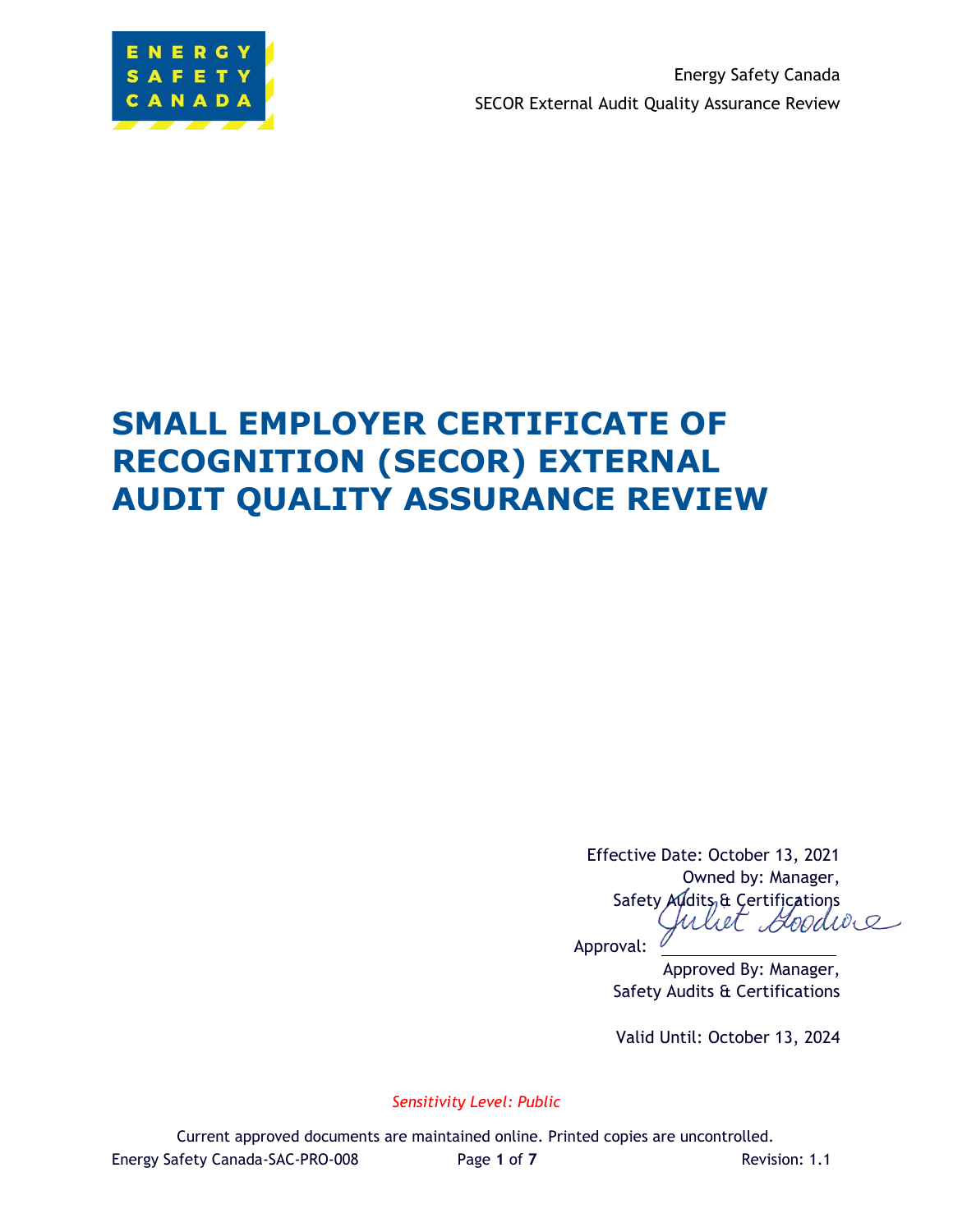

### **SUMMARY OF CHANGES**

This Summary shows:

- All changes from last approved and published document
- The location within the document where the changes have been made

| <b>Version</b> | Date                | Author(s)      | <b>Revision Notes</b>                                                                                                                                                                                                                                                              |
|----------------|---------------------|----------------|------------------------------------------------------------------------------------------------------------------------------------------------------------------------------------------------------------------------------------------------------------------------------------|
| 1.0            | August 29,<br>2018  | Melissa Mass   | This is the first revision of the<br>Small Employer Certificate of<br>Recognition (SECOR) External<br>Audit Quality Assurance (QA)<br>Review. This revision brings the<br>Procedure template into<br>alignment with the templates<br>used by the Governing Documents<br>Framework. |
| 1.1            | October 13,<br>2021 | Juliet Goodwin | 3 Year Review                                                                                                                                                                                                                                                                      |

Requirements changed in the new revision will be identified with a revision triangle beside it.

### **SUMMARY OF REVIEWERS**

The following people were involved in the review of this Procedure.

| <b>Name</b>    | <b>Position</b>                           |
|----------------|-------------------------------------------|
| Juliet Goodwin | Manager, Safety Audits and Certifications |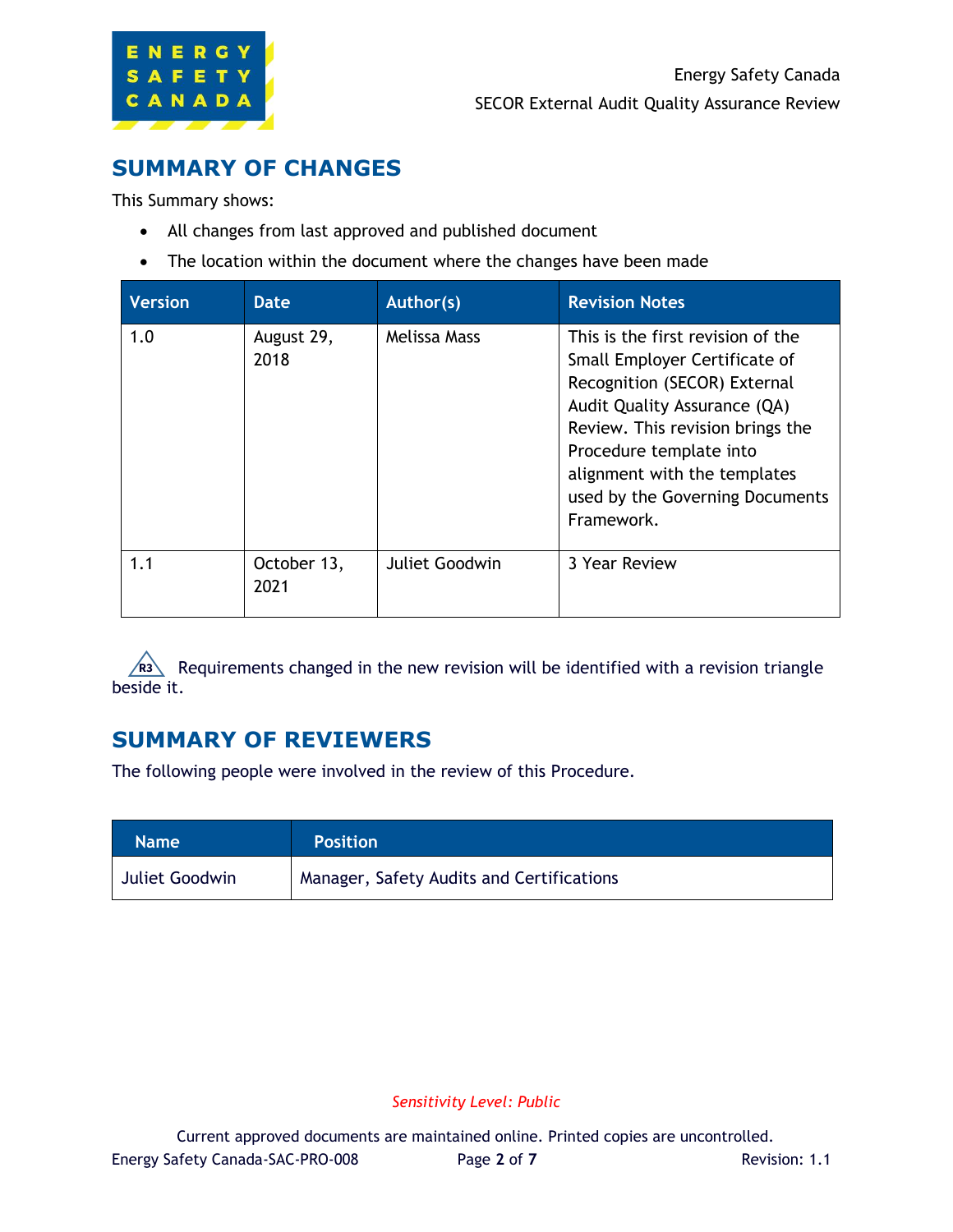

### **TABLE OF CONTENTS**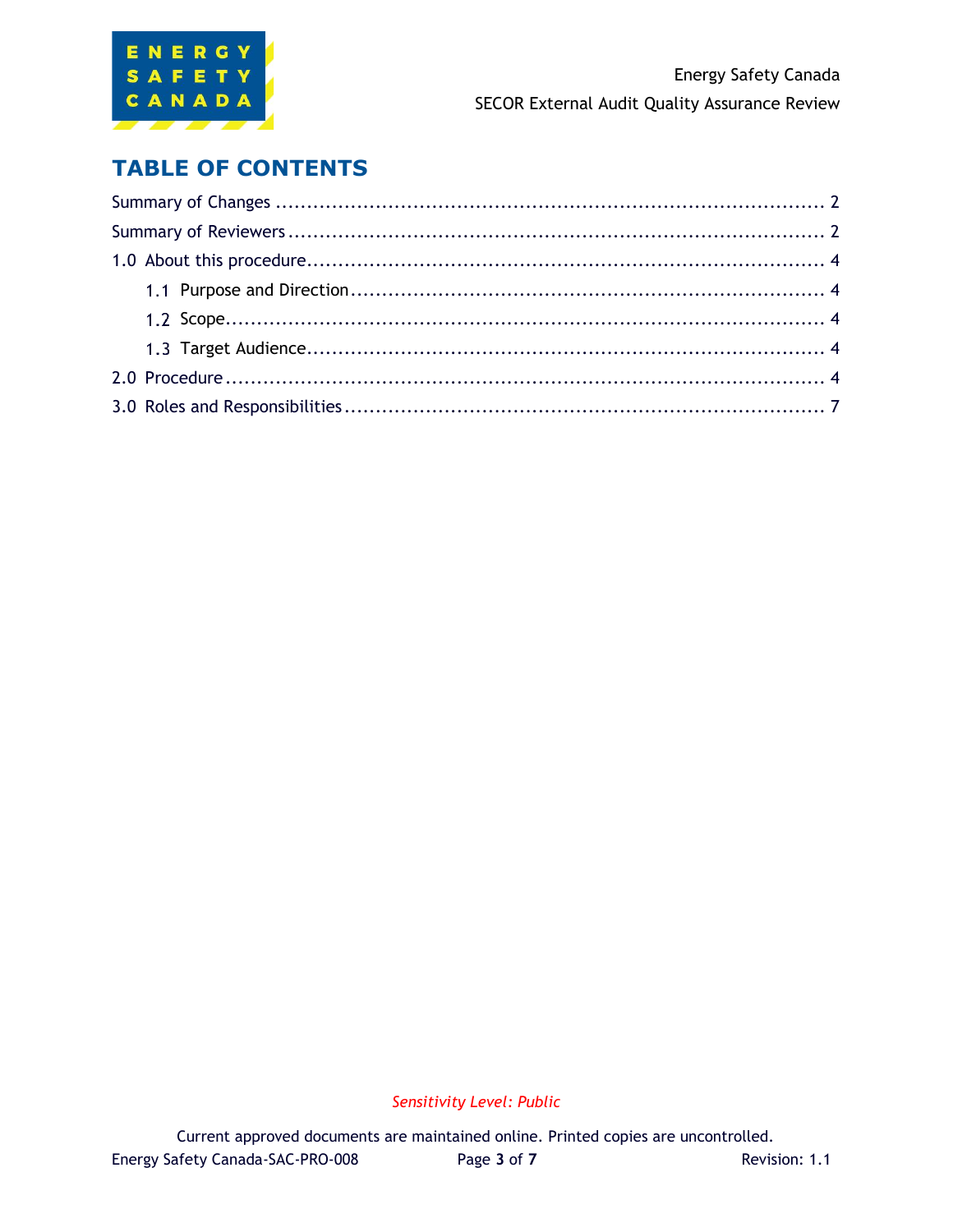

## **1.0 ABOUT THIS PROCEDURE**

#### $1.1$ **Purpose and Direction**

Small employers in the Small Employer Certificate of Recognition (SECOR) program may choose to use an Energy Safety Canada certified external auditor to perform their SECOR certification or maintenance audits.

#### $1.2$ **Scope**

This procedure applies to employers who choose to use an Energy Safety Canada certified external auditor to perform their SECOR certification or maintenance audit.

#### **Target Audience**  $1.3$

The target audience for this document is all Energy Safety Canada personnel in any work location. This includes Employers and Auditors.

### **2.0 PROCEDURE**

- 2.1 If an employer chooses to have the SECOR audit conducted by a certified external auditor, the following must be met:
	- The owner, most senior operational person, or employee familiar with the overall operations must have taken the Safety Program Development course prior to the start of the employers first certification audit
	- The auditor must be certified to use the SECOR instrument
	- All validation methods must be used as directed by the audit document
	- The SECOR audit report must include: strengths and recommendations for each audit element, the completed audit instrument, and an Action Plan addressing all identified deficiencies
	- Audit scores must be calculated correctly
	- SECOR certification audits must achieve an 80% overall score to be accepted for SECOR certification purposes
	- SECOR maintenance audits must achieve a 60% overall score to be accepted for SECOR maintenance purposes
	- SECOR reports must include a signed SECOR Code of Ethics from the assessor and the business owner
	- Interview sampling must be met, and be representative of the employer's operation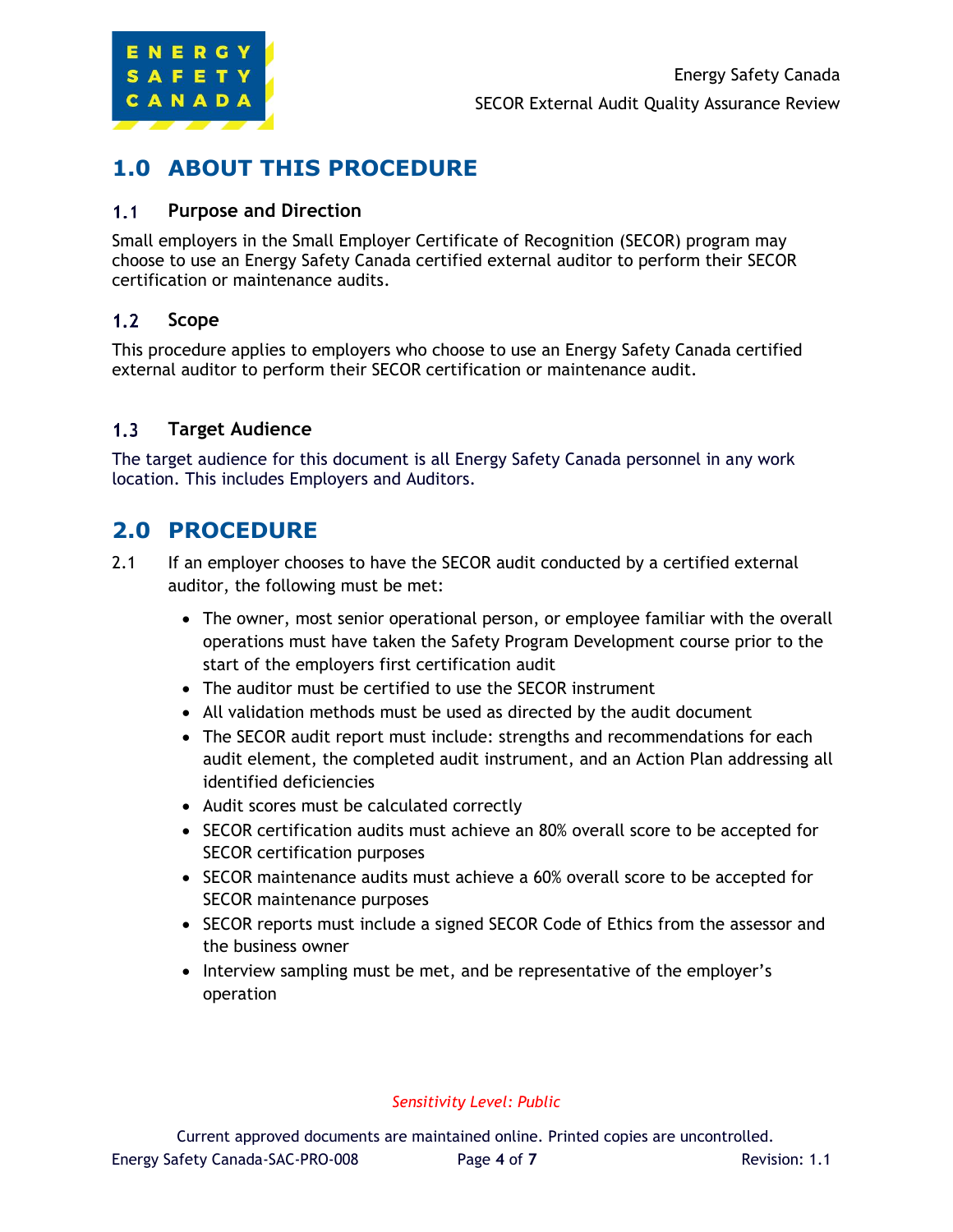

- 2.2 The auditor must submit the audit report to Energy Safety Canada for QA review within 21 days after the last day of data gathering activities.
- 2.3 Where required, the SECOR audit QA review forms have been approved by the applicable governing bodies.
- 2.4 Energy Safety Canada staff ensures at the time of audit registration that external auditor(s) are qualified.
- 2.5 A standardized SECOR external audit QA review form shall be used to evaluate the quality of the audit report.
- 2.6 Critical data concerning the employer, the external auditor, and audit have been included in the audit report. This includes:
	- Employer name, address, contact name, phone number, fax number, and email
	- External auditor name, phone number, email and auditor certification number
	- WCB account number(s) and industry code(s) covered by the audit
	- Audit start date and last date on site
	- Employer profile and number of employees
	- External auditor sign-off
- 2.7 Several criteria are critical, and audit reports cannot be approved until the audit reviewer determines that and identified deficiencies have been corrected. These include;
	- Audit protocol must be applied correctly in scoring each question
	- Audit scores must be fully justified using auditor's notes, and there should be no contradictions between notes and a question's assigned score
	- There should be not contradictions between scoring, auditor's notes and/or recommendations within an element
	- There should be no contradictions between findings from one element to another
	- Scores must be accurately calculated
	- The completed audit report must be professional in appearance
- 2.8 The remaining criteria are scored as part of the QA review:
	- Validation techniques (documentation review, interview, observation) must be applied according to the guidelines
	- Reports must include a listing of health and safety management system strengths and opportunities for improvement, supported by auditor's notes and scoring
- *Sensitivity Level: Public* 2.9 Energy Safety Canada shall provide external auditors the opportunity to address any audit deficiencies identified in the audit QA review process. There are two critical timelines associated with the audit correction process:

Current approved documents are maintained online. Printed copies are uncontrolled. Energy Safety Canada-SAC-PRO-008 Page **5** of **7** Revision: 1.1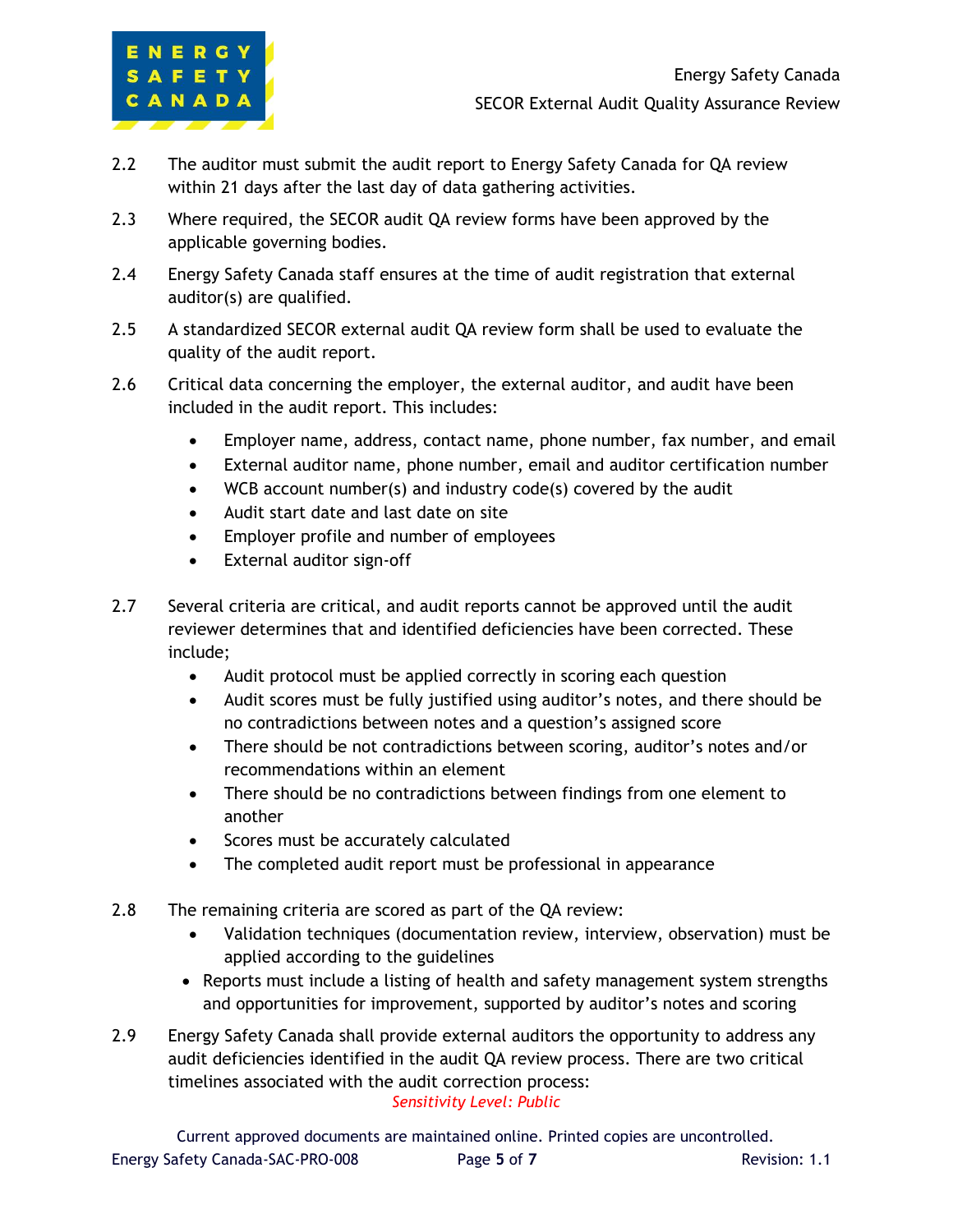

- External auditors must return a corrected audit within **15 days** of receiving their audit QA review feedback asking for clarifications or corrections.
- The total timeline permitted for the audit QA review/audit correction process is **90 days** from the auditors receiving their first audit QA review feedback.
- Where deficiencies are not sufficiently addressed within this QA timeframe, the QA standards have not been met, therefore the audit will be marked as invalid.
- 2.10 Any deficiencies in the SECOR audit must be captured in the action plan form.
	- Deficiencies identified by the QA reviewer that were not originally noted by the external auditor will be noted in the audit QA review feedback.
	- Employers are expected to revise their original action plans to account for any additional deficient items identified by the QA reviewer.
	- Employers with deficient action plans will not be required to submit a revised action plan to pass their audit QA review.
	- Employers may be asked to submit their previous year's action plan to demonstrate or confirm progress on action items.
- 2.11 Upon successful completion of the SECOR audit QA review process, Energy Safety Canada shall:
	- Inform the employer that they are to expect a final, approved version of the audit report from their auditor.
	- Inform the auditor they are responsible to provide the employer with a final, approved version of the audit.
- 2.12 Energy Safety Canada shall not accept audit reports for certification or maintenance of certification purposes that fail to meet the quality standards applied in the audit QA review.
	- The employer and the external auditor will be informed of a decision by Energy Safety Canada to mark an audit report invalid that fails the Energy Safety Canada audit QA review process.